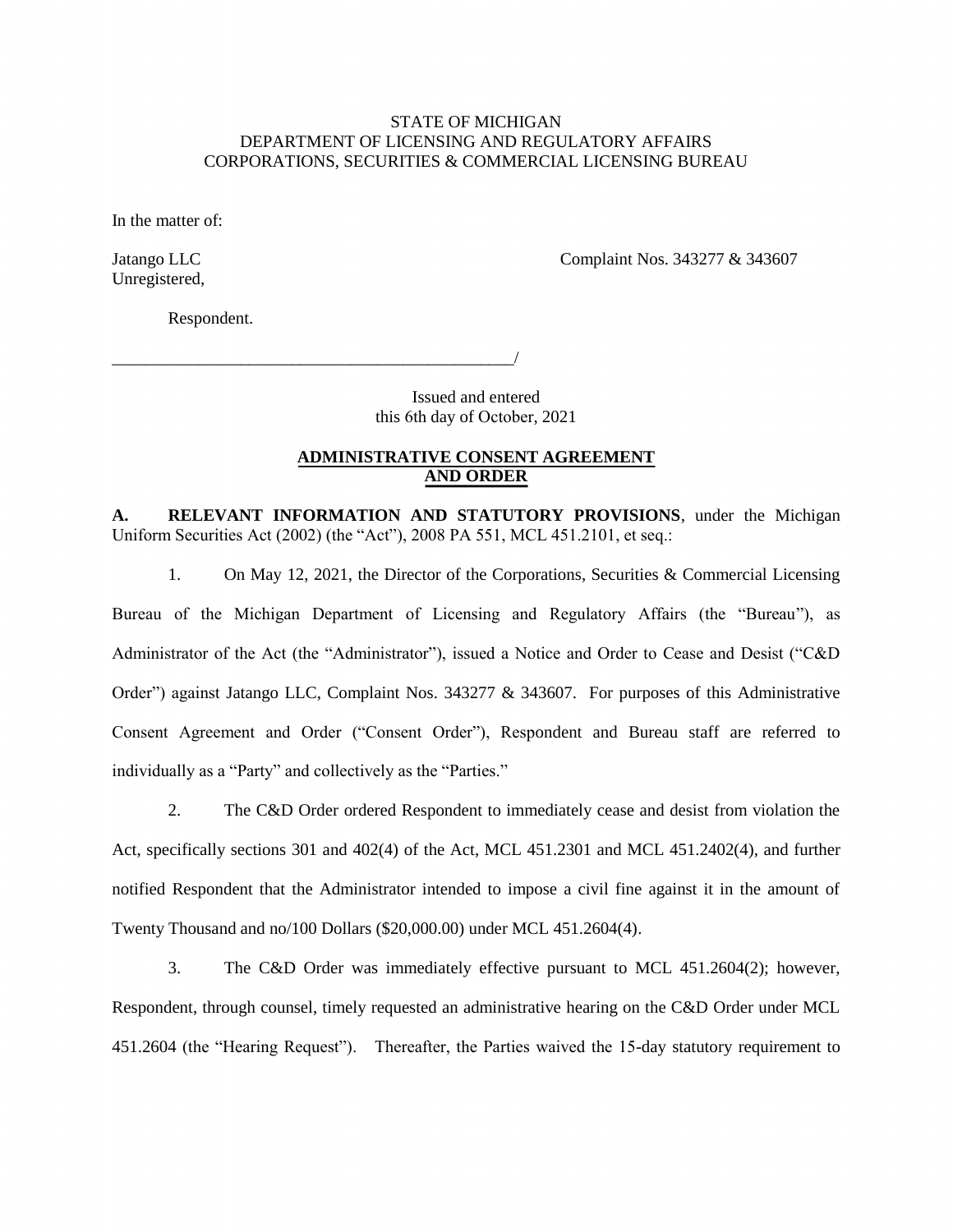schedule a hearing and agreed to hold Respondent's Hearing Request in abeyance while negotiating possible resolution through this Consent Order.

4. As a result of negotiations, the Parties agree to and recommend that the Administrator order a settlement of this matter under the terms and conditions set forth in this Consent Order. Respondent was represented by, and had the advice of, legal counsel throughout the process of resolving the C&D Order through this Consent Order.

#### **B. AGREEMENT**

1. Respondent agrees to comply with the Act in connection with all future conduct and activities, including but not limited to ensuring that any securities it offers or sells in Michigan are federal covered, exempt from registration, or registered, and agents that it engages are registered or otherwise satisfy a relevant exemption, exception, preemption, or exclusion.

2. Respondent agrees to pay the Bureau a reduced civil fine in the settlement amount of Two Thousand Five Hundred and 00/100 Dollars (2,500.00). Respondent agrees to pay the reduced civil fine within sixty (60) calendar days after the mailing date of this Consent Order, once entered. The reduced civil fine must be paid by check or money order made payable to the "State of Michigan," containing identification information (name and complaint numbers), and be mailed to the Bureau at the following address:

Corporations, Securities & Commercial Licensing Bureau Securities & Audit Division – Final Order Monitoring P.O. Box 30018 Lansing, MI 48909

If any portion of the reduced civil fine is overdue, the Administrator may refer it to the Michigan Department of Treasury for collection action against Respondent. In addition, and consistent with Paragraph B.13 below, the Administrator reserves the right to take other available legal action to enforce payment of and collect the reduced civil fine.

3. The Bureau will report and publish this Consent Order according to its current policy, as follows: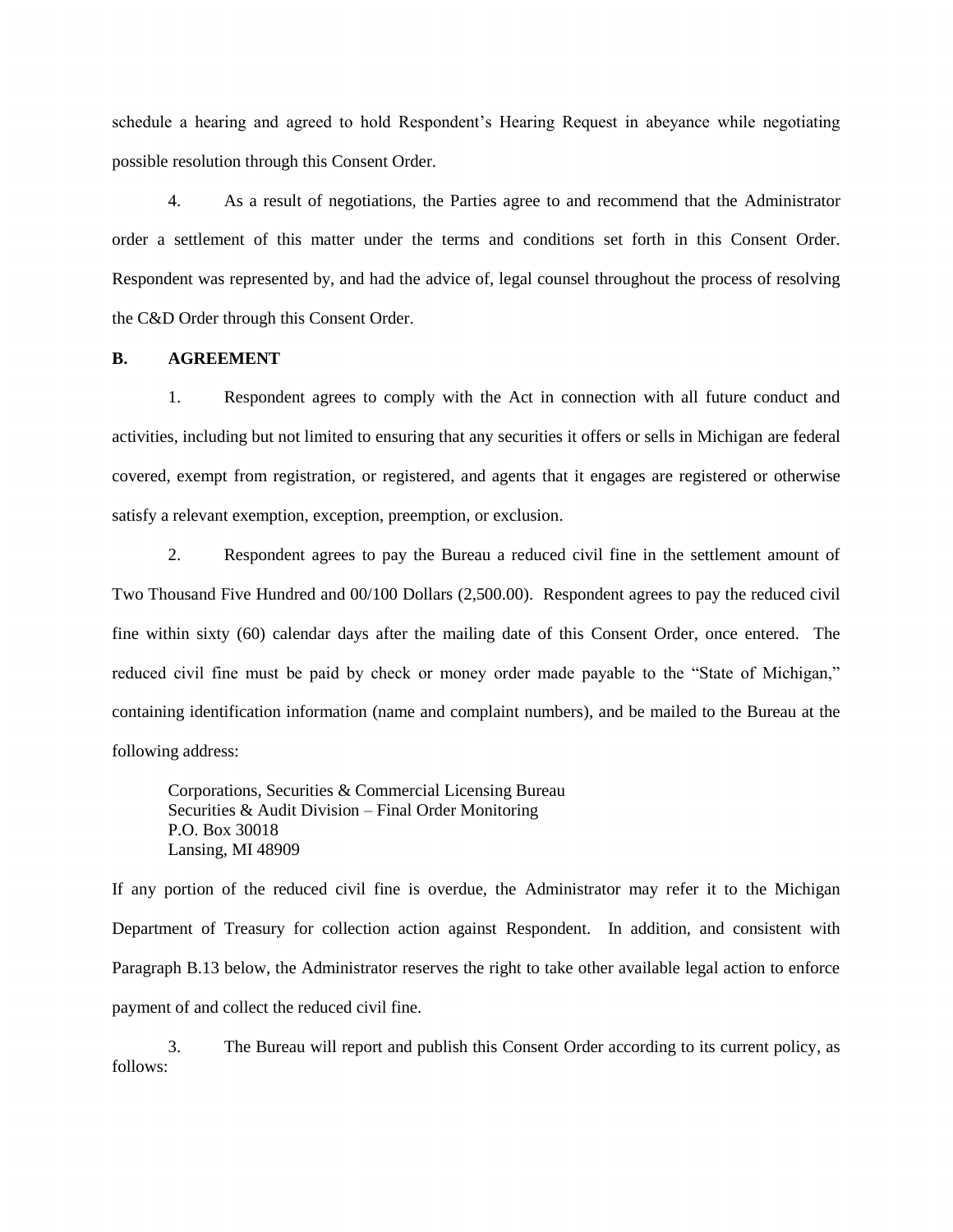This Consent Order is a public record required to be published and made available to the public, consistent with section 11 of the Michigan Freedom of Information Act, MCL 15.241. The Department will publish this Consent Order consistent with its current policy, whereby copies of orders issued under the Act are posted to the Department's website and a summary of order content is included in monthly disciplinary action reports separately published on the Department's website.

4. Respondent neither admits nor denies the allegations in the C&D Order or any wrongdoing in connection with this matter, and consents to entry of this Consent Order only for the purpose of resolving the C&D Order in an expeditious fashion that avoids the time and expense associated with an administrative proceeding on the Hearing Request and any appeals therefrom. The Parties agree that this Consent Order is automatically admissible in a proceeding to enforce its provisions or in any administrative proceeding under the Act.

5. For purposes only of the matters resolved by this Consent Order, and pursuant to Securities and Exchange Commission ("SEC") Rule  $506(d)(2)(iii)$  of Regulation D, 17 CFR  $230.506(d)(2)(iii)$ , disqualification under SEC Rule  $506(d)(1)$  of Regulation D, 17 CFR  $230.506(d)(1)$ , should not arise as a consequence of this Consent Order. However, this does not limit the potential application of SEC Rule  $506(d)(1)$ , 17 CFR 230.506(d)(1), in any other respect.

6. The Parties agree that this Consent Order resolves only Respondent's activities, conduct, and alleged Act violations contained in the C&D Order through the effective date of this Consent Order. The Bureau reserves the right to take further action as permitted by law to address activities, conduct, or potential Act violations alleged in the C&D Order if not abated, or that were not addressed in the C&D Order itself. Further, the Parties acknowledge that this Consent Order does not preclude any other individual or entity, including but not limited to other authorized state or federal agencies or officials, from initiating or pursuing civil or criminal action against Respondent, and does not preclude Bureau staff from referring this matter to any law enforcement agency. The Consent Order does not preclude the Bureau or its staff from fully cooperating with any state or federal agency or official that may investigate or pursue its own civil or criminal enforcement against Respondent.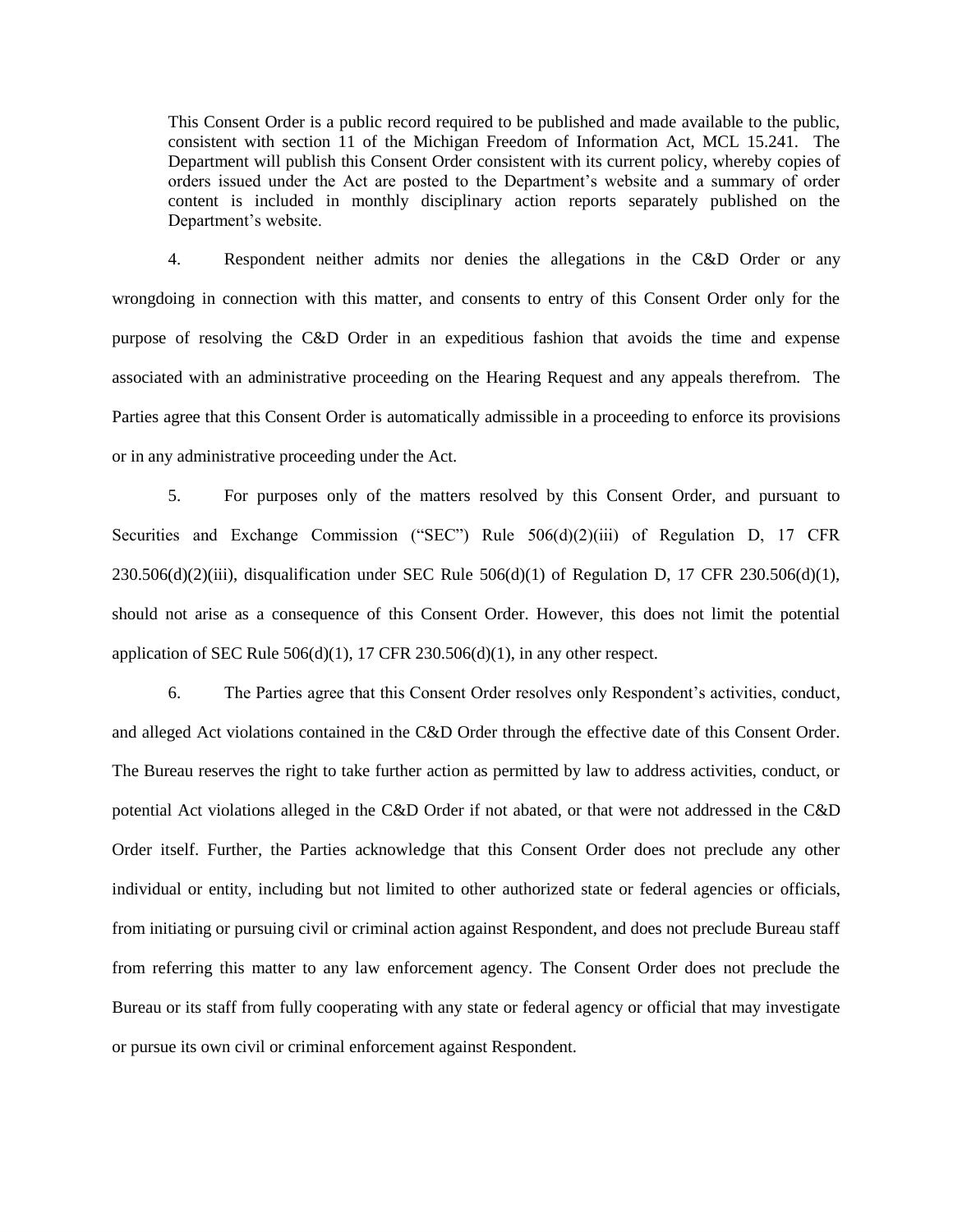7. Respondent agrees that, effective upon entry of this Consent Order, its Hearing Request is automatically revoked without further action by the Parties.

8. Respondent agrees to cooperate with the Bureau and comply with any reasonable investigative demands made by the Bureau in the future for purposes of ensuring compliance with this Consent Order or the Act.

9. Respondent acknowledges and agrees that: (a) the Administrator has jurisdiction and authority to enter this Consent Order, (b) the Administrator may enter this Consent Order without any further notice to Respondent; and (c) upon entry of this Consent Order, it is final and binding, and Respondent waives any right to a hearing or appeal of this Consent Order and the C&D Order under the Act, the rules promulgated under the Act or the predecessor Act, the Administrative Procedures Act of 1969, or other applicable law.

10. The Parties understand and agree that this Consent Order will be presented to the Administrator for her final approval as evidenced by its entry, and that the Administrator may, in her sole discretion, decide to accept or reject this Consent Order. If the Administrator enters this Consent Order, this Consent Order becomes fully effective and binding. If the Administrator does not enter this Consent Order, the Parties waive any objection to submitting the Hearing Requests for adjudication through a formal administrative proceeding in accordance with the Administrative Procedures Act of 1969, 1969 PA 306, MCL 24.201 et seq., and MCL 451.2604(3) and (4) and with the Administrator remaining the final decisionmaker at the conclusion of that proceeding.

11. The Parties acknowledge and agree that this Consent Order contains the entire understanding of the Parties and supersedes and forever terminates all prior and contemporaneous representations, promises, agreements, understanding, and negotiations, whether oral or written, with respect to its subject matter. The Parties further agree that this Consent Order may only be amended, modified, or supplemented by a duly executed writing signed by each Party and approved by Order of the Administrator.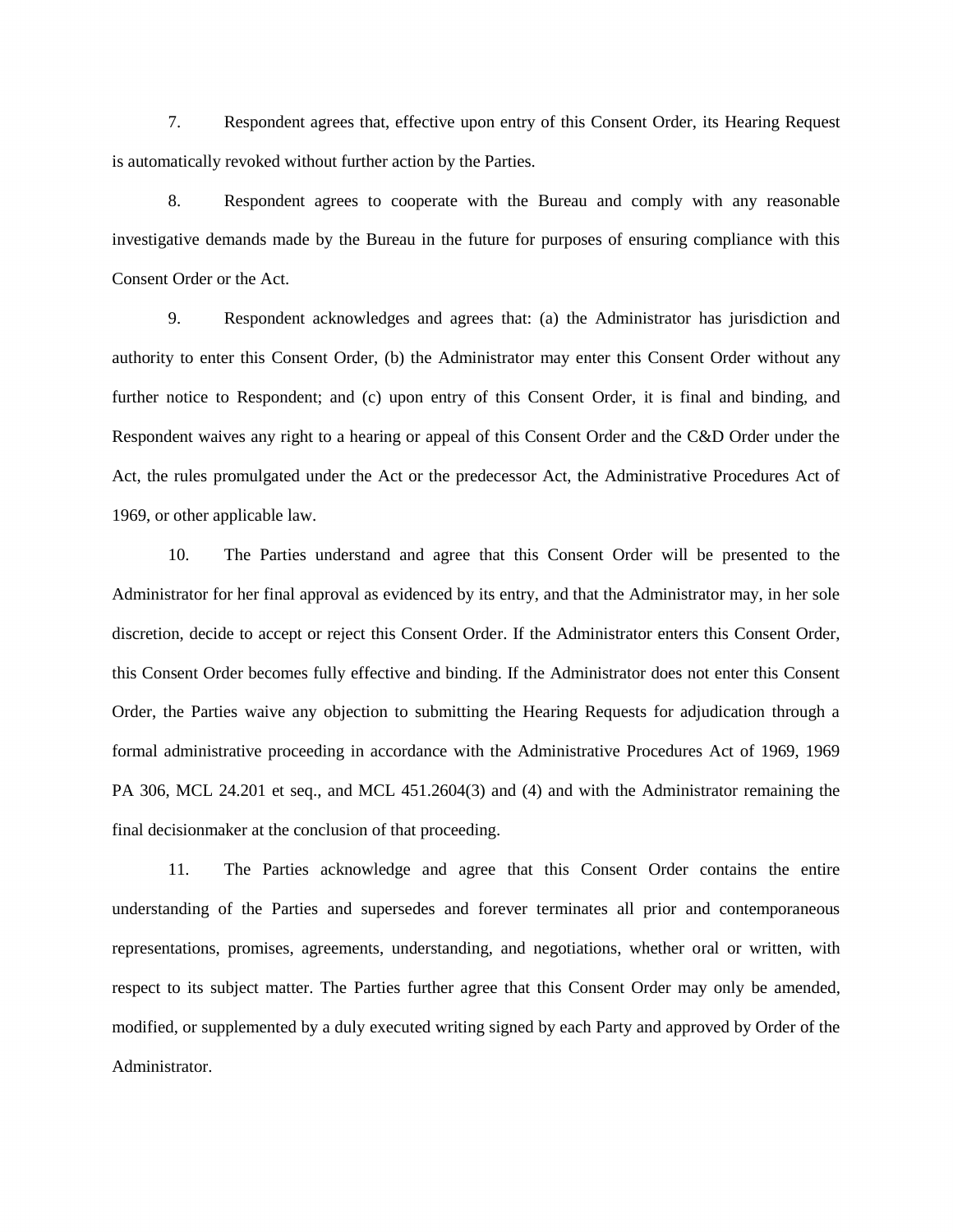12. The Parties acknowledge and represent that: (a) each Party has read this Consent Order in its entirety and fully understands all of its terms, conditions, ramifications, and consequences; (b) each Party unconditionally consents to the terms of this Consent Order; (c) each Party has consulted with or had ample opportunity to consult with legal counsel of their choosing prior to executing this Consent Order; (d) each party has freely and voluntarily signed this Consent Order; and (e) the consideration received by each Party as described in this Consent Order is adequate.

13. The Parties acknowledge and agree that the Administrator retains the right to pursue any action or proceeding permitted by law to enforce the provisions of this Consent Order or the Act.

14. The Parties agree that facsimile or electronically-transmitted signatures may be submitted in connection with this Consent Order and are binding on that Party to the same extent as an original signature.

#### *[Signature Page Follows]*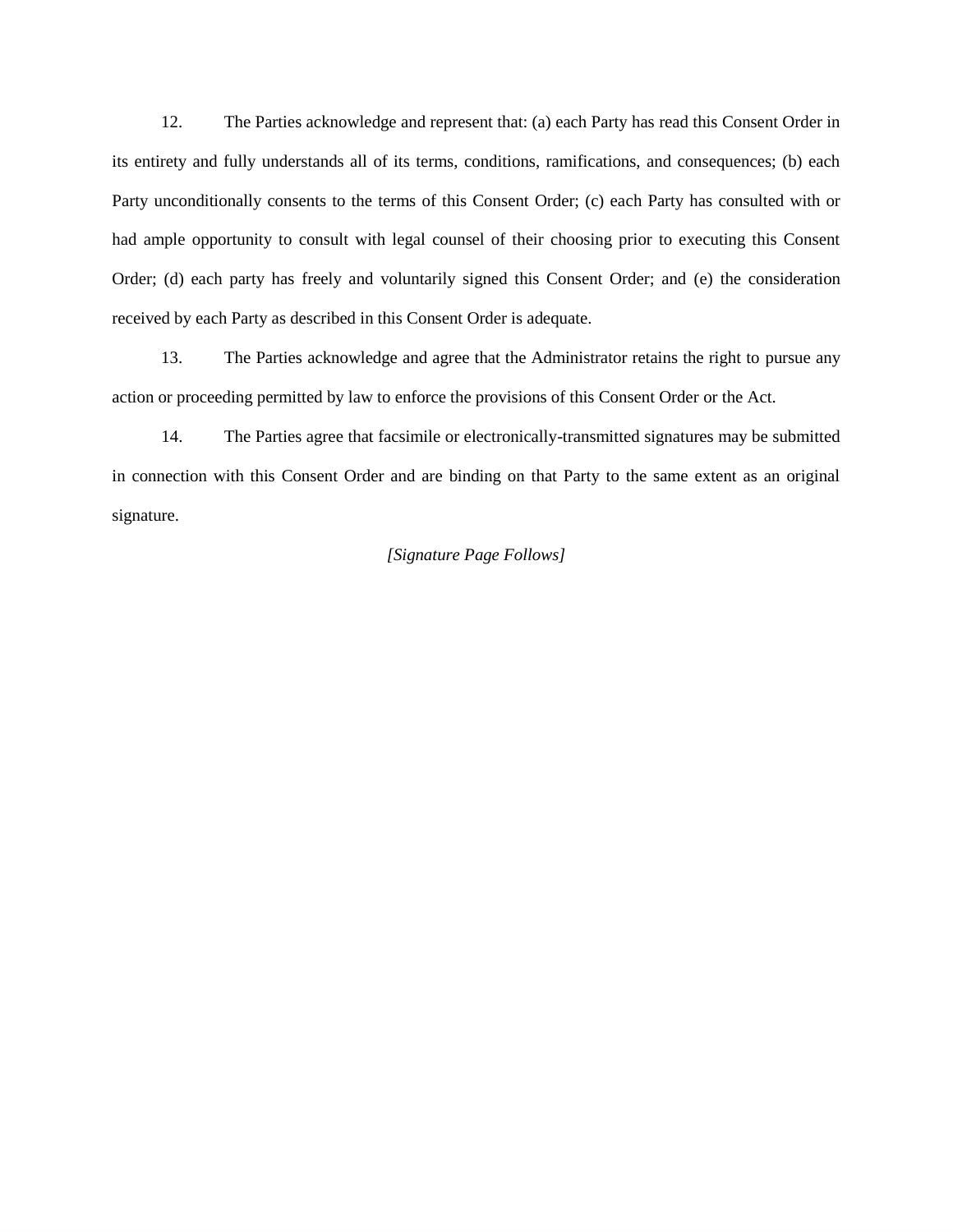Through their signatures, the Parties agree to the above terms and conditions.

Jatango LL Signed: men -Ful is By: Philip Londrico, Manager Philip Londrico, Manager<br>viewed by:<br>Control

Dated: 9 - 20 - 21

Acknowledged and Reviewed by:

Signed:  $\angle$ N icholas  $-$ *M*  $\frac{1}{2}$ <br>is M. Oertel Attorney for Respondent

 $Dated:$   $9 - 23 - 21$ 

Approved by:

 $Signed:$ 

Dated:  $\blacksquare$ 

Lindsay DeRosia Securities & Audit Division Interim Director Corporations, Securities & Commercial Licensing Bureau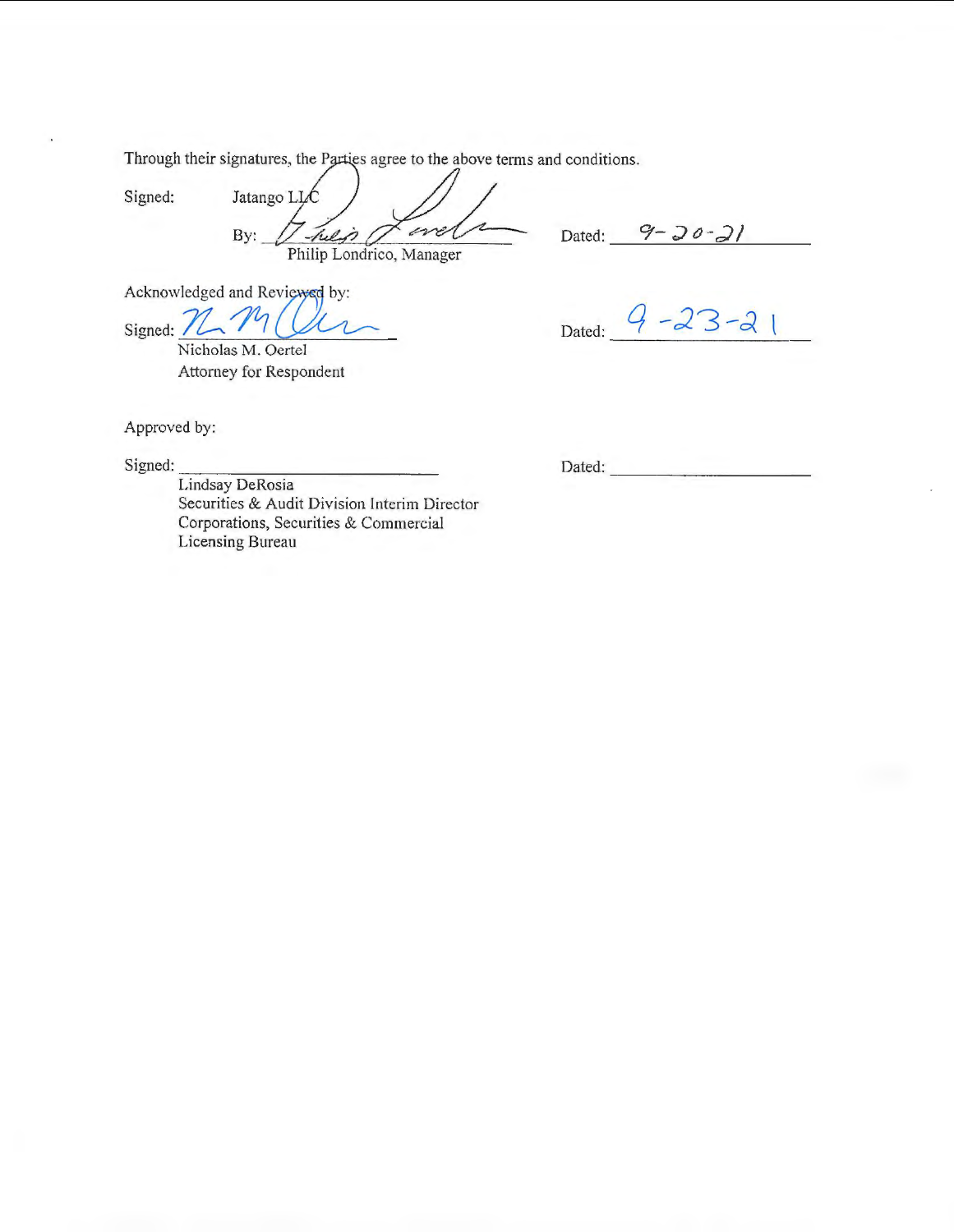Through their signatures, the Parties agree to the above terms and conditions.

Signed: Jatango LLC

By: \_\_\_\_\_\_\_\_\_\_\_\_\_\_\_\_\_\_\_\_\_\_\_\_\_\_\_\_\_\_ Dated: \_\_\_\_\_\_\_\_\_\_\_\_\_\_\_\_\_\_\_\_\_\_\_\_

Philip Londrico, Manager

Acknowledged and Reviewed by:

Signed:  $\Box$ 

Nicholas M. Oertel Attorney for Respondent

Approved by:

Signed: \_\_\_\_\_\_\_\_\_\_\_\_\_\_\_\_\_\_\_\_\_\_\_\_\_\_\_\_\_\_\_ Dated: \_\_\_\_\_\_\_\_\_\_\_\_\_\_\_\_\_\_\_\_\_\_\_\_ Lindsay DeRosia

Securities & Audit Division Interim Director Corporations, Securities & Commercial Licensing Bureau

Dated: 9/28/21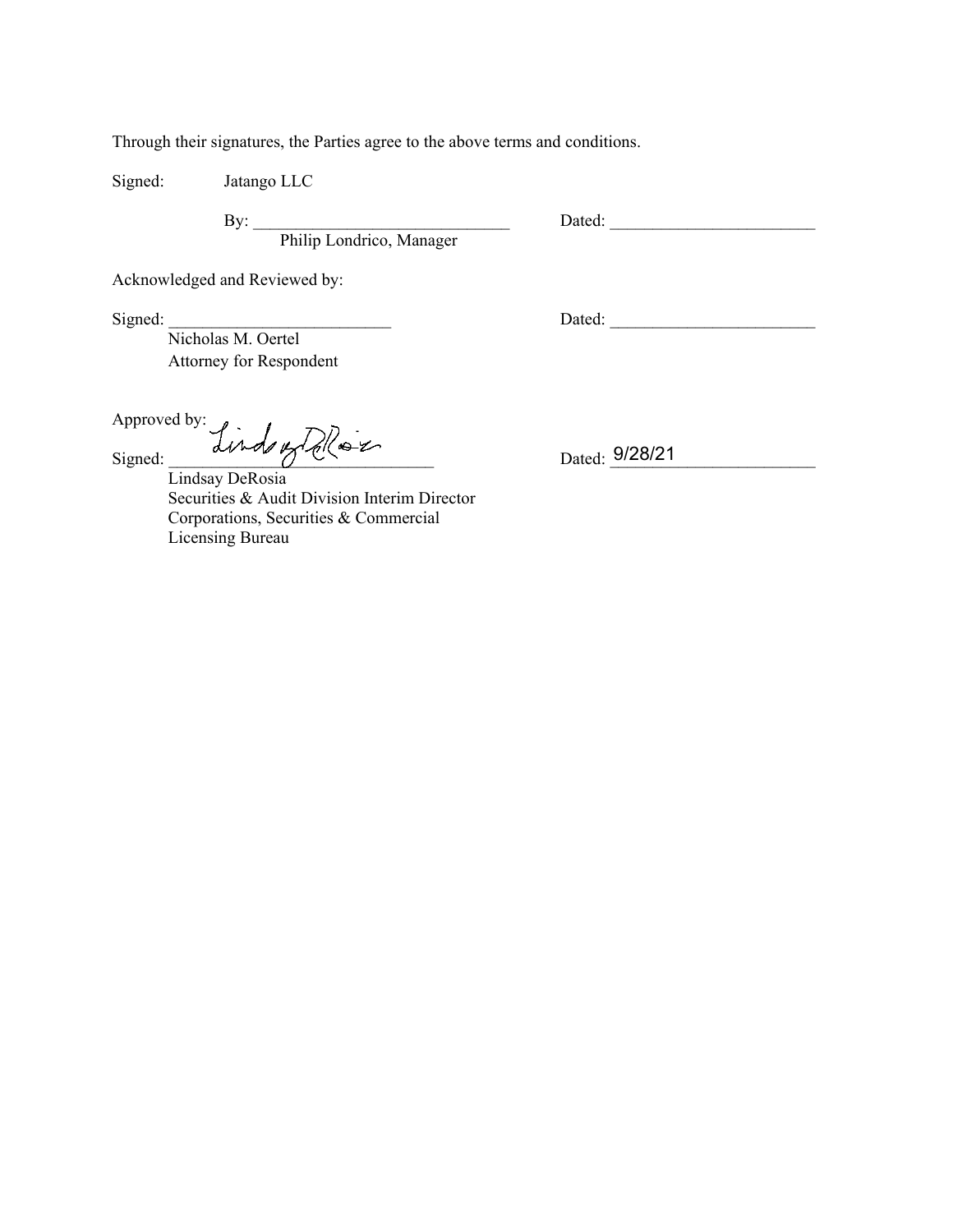## **C. ORDER**

The Administrator NOW, THEREFORE, ORDERS:

THE TERMS AND CONDITIONS IN THE FOREGOING FULLY EXECUTED CONSENT AGREEMENT ARE INCORPORATED BY REFERENCE AND MADE BINDING AND EFFECTIVE THROUGH THIS CONSENT ORDER.

By:  $\Delta$ inda  $\overrightarrow{X}$ Linda Clegg

Administrator and Director Corporations, Securities & Commercial Licensing Bureau

36377:00001:5735211-1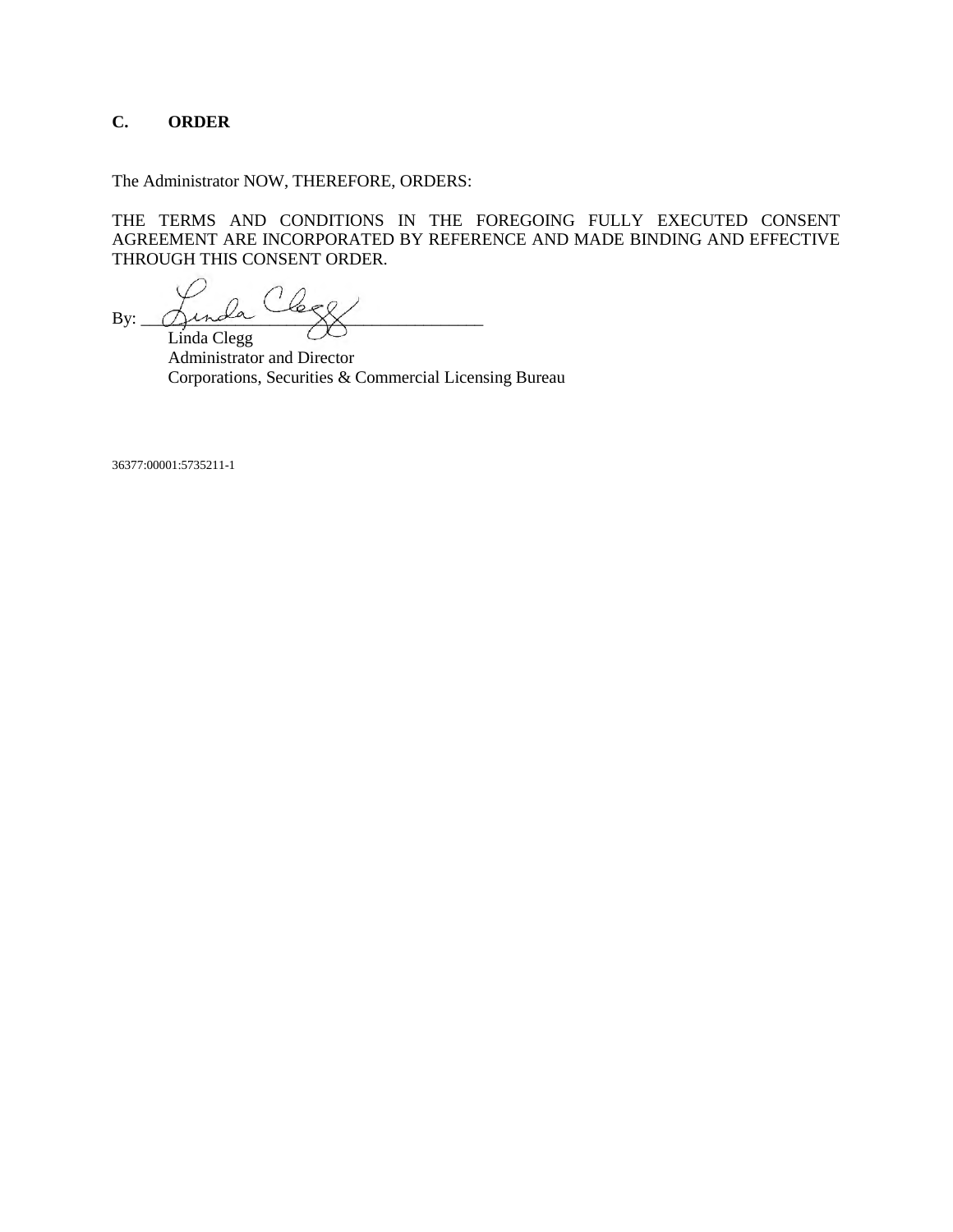## STATE OF MICHIGAN DEPARTMENT OF LICENSING AND REGULATORY AFFAIRS CORPORATIONS, SECURITIES & COMMERCIAL LICENSING BUREAU

In the Matter of:

Complaint Nos. 343277 and 343607

JATANGO, LLC Unregistered

Respondent.

-----------------------'/

Issued and entered

This  $12$ <sup>th</sup> day of May, 2021

#### NOTICE AND ORDER TO CEASE AND DESIST

Linda Clegg, the director ("Administrator") of the Corporations, Securities & Commercial Licensing Bureau ("Bureau"), pursuant to her statutory authority and responsibility to administer and enforce the Michigan Uniform Securities Act (2002), 2008 PA 551, as amended, MCL 451.2101 *et seq* ("Securities Act"), hereby orders Jatango, LLC ("Respondent") to cease and desist from offering and selling unregistered securities, and from employing or associating with an unregistered agent, contrary to the Securities Act. Respondent is notified of the opportunity to request a hearing in this matter.

#### **I. BACKGROUND**

#### **A. The Respondent**

1. Jatango, LLC is a Delaware-organized limited liability company that holds no registrations and has registered no securities offerings under the Securities Act in Michigan.

### **B. Findings of Fact**

1. Bureau staff investigated Respondent's activities under the Securities Act after receiving multiple consumer complaints related to investments in Respondent offered by an individual in Michigan named Ryan Cicchelli ("Cicchelli").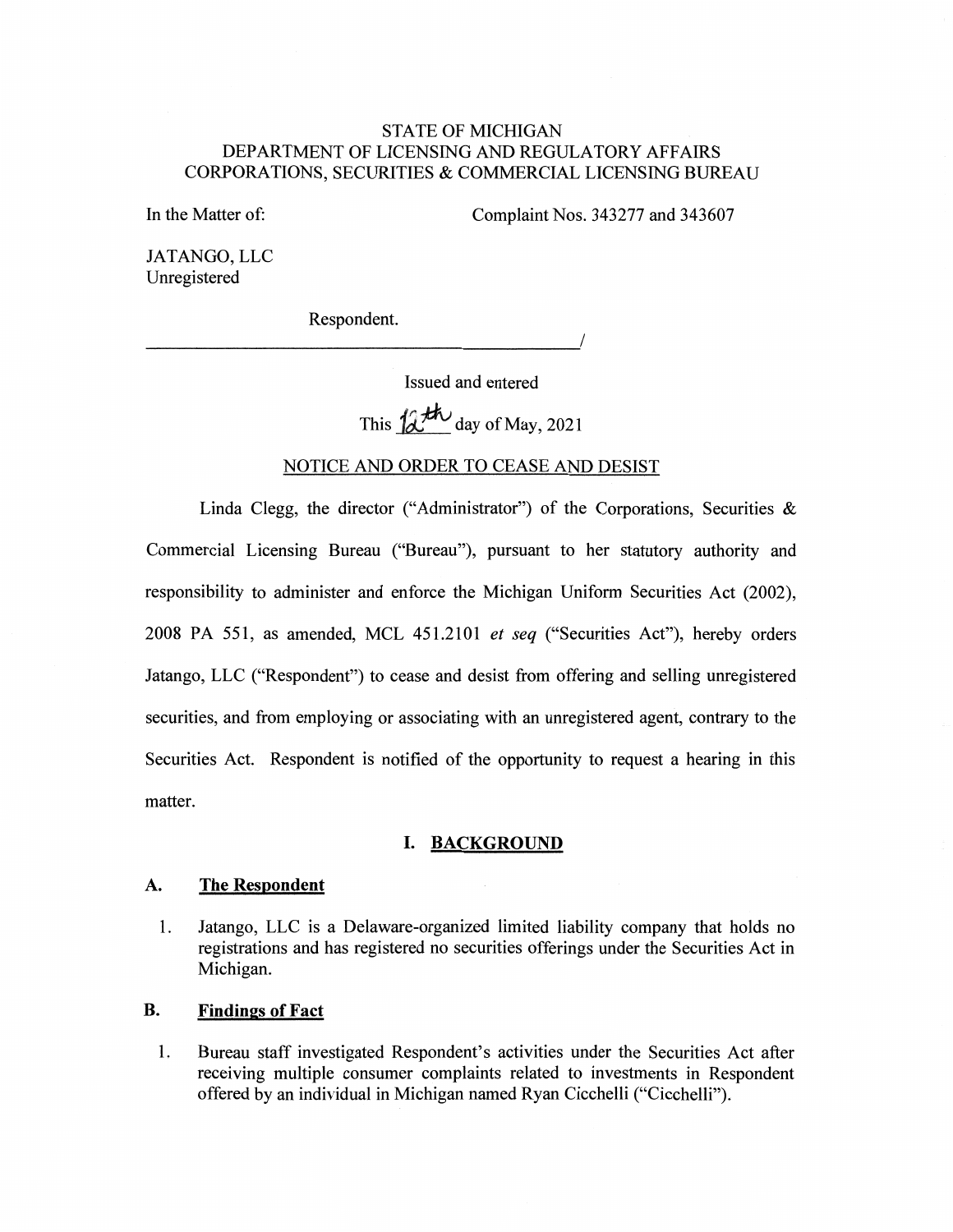- 2. The investigation developed evidence that Respondent employed or associated with Cicchelli, paying him \$2,400 per week as a consultant to provide services related to sales, branding, marketing, promotion, team management, and presence in the marketplace. Cicchelli was not registered as an issuer agent of Respondent under the Securities  $Act^1$ , and neither he nor Respondent has identified a relevant exemption, exception, preemption, or exclusion justifying the failure to register.<sup>2</sup>
- 3. The investigation developed evidence that Cicchelli met with Michigan investor RB and his spouse at their home in or around April of 2019 to discuss insurance needs. At the end of the meeting about insurance products, Cicchelli recommended that RB and his spouse invest in Respondent. Cicchelli assisted RB and his spouse to complete and transfer the paperwork necessary to effect the investment in Respondent. RB and his spouse obtained a money order from their credit union for \$20,000 and gave the funds to Cicchelli to forward to Jatango to effect the purchase of the investment contract securities.
- 4. The investigation developed evidence that Cicchelli met with Michigan investor CW in or around October of 2018 to discuss insurance products. During the meeting about insurance products, Cicchelli recommended that CW invest in Respondent. Cicchelli thereafter assisted CW to complete and transfer the paperwork necessary to effect the investment in Respondent. CW liquidated taxdeferred investments to fund a \$50,000 investment in Respondent and incurred a substantial tax liability as a result.<sup>3</sup> CW recalled that she gave the \$50,000 check to Cicchelli to forward to Respondent to effect the investment transaction.

<sup>3</sup> CW believed the Jatango investment would be a "rollover" from one tax-deferred account to another, such that there would not be any adverse tax consequences. Instead, CW represented to the Bureau that there was a \$9,000 taxable event as a result of the chain of transactions leading to the Jatango investment.

<sup>&</sup>lt;sup>1</sup> The Bureau is issuing a Notice and Order to Cease and Desist to Ryan Cicchelli concurrent with the issuance of this Notice and Order to Cease and Desist.

<sup>&</sup>lt;sup>2</sup> Cicchelli claimed he acted as a finder under MCL 451.2102(i) and not an agent of an issuer. A finder is defined by MCL 451.2102(i) as "a person who, for consideration, participates in the offer to sell, sale, or purchase of securities by locating, introducing, or referring potential purchasers or sellers." The Court of Appeals has stated, "If a finder becomes an advocate and seeks to induce a person to invest, the exemption for activities as a finder is lost. A finder operating under the Act may not actively participate in the offer and sale ... [A]n active participant in the transaction will likely be classified as an unregistered agent and endanger an exemption from registration." *Pransky v Falcon Group, Inc.,* 311 Mich App 164, 183-84. Here, both RB and CW stated that Cicchelli recommended the Jatango investments, helped them complete the paperwork necessary to invest, and passed the paperwork and payments onto the issuer. Cicchelli confirmed through counsel that he assisted these investors with key parts of the transactions. Cicchelli's activities went beyond "locating, introducing, or referring" these Michigan investors. As a result, his activities went beyond the allowable activities of an unregistered finder, and into activities of an agent required to be registered or exempt from registration under MCL 451.2402(1 ).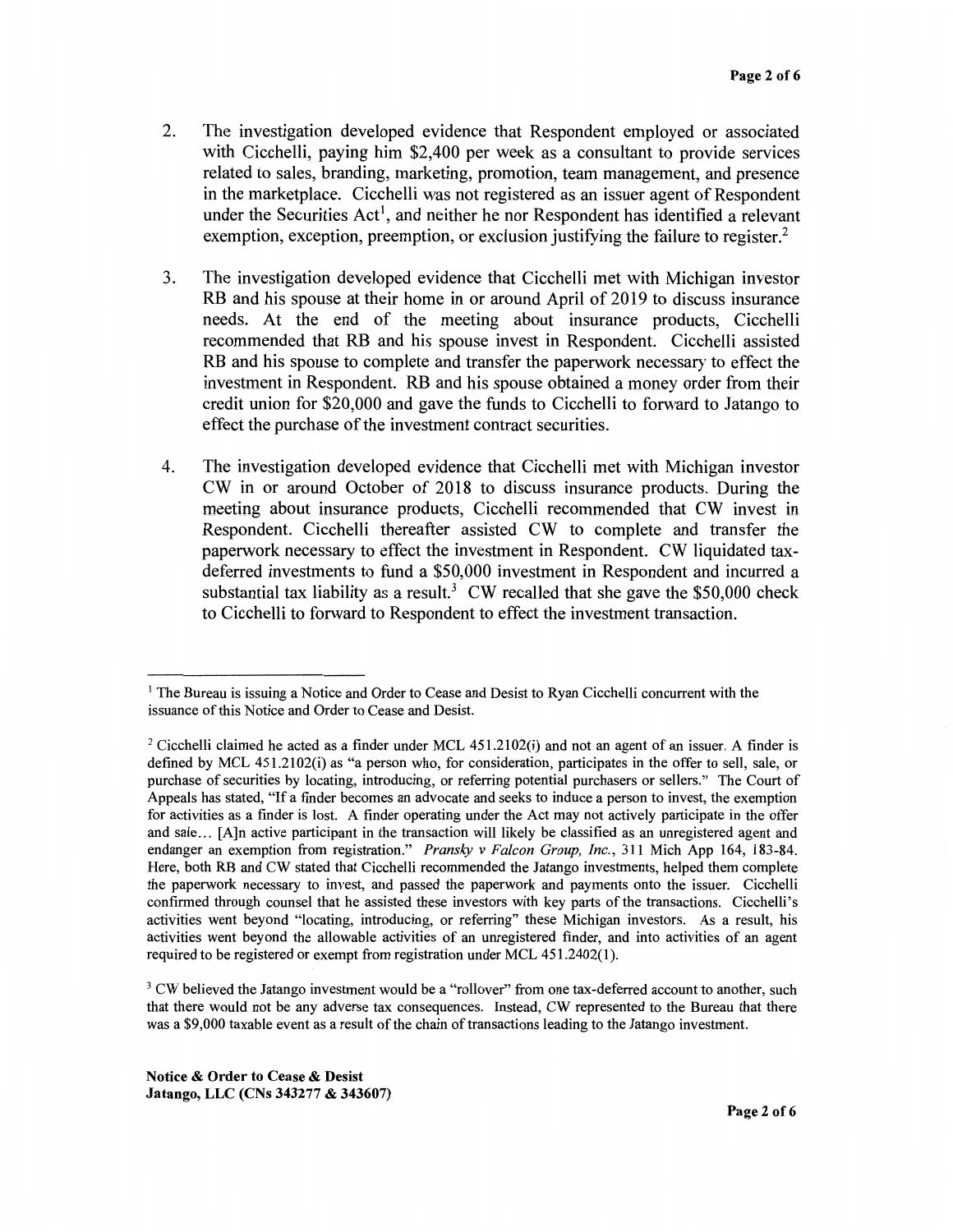5. The investments in Respondent that were offered and sold to RB and his spouse and to CW were not registered and neither Respondent nor Cicchelli has identified a relevant exemption, exception, preemption, or exclusion justifying the failure to register the securities offerings.<sup>4</sup>

#### II. **RELEVANT STATUTORY PROVISIONS**

1. Section 301 of the Securities Act, MCL 451.2301, states:

A person shall not offer or sell a security in this state unless 1 or more of the following are met:

(a) The security is a federal covered security.

(b) The security, transaction, or offer is exempted from registration under section 201 to 203.

( c) The security is registered under this act.

2. Section 402(4) of the Securities Act, MCL 451.2402(1), states:

A broker-dealer, or an issuer engaged in offering, selling, or purchasing securities in this state, shall not employ or associate with an agent who transacts business in this state on behalf of broker-dealers or issuers unless the agent is registered under subsection (1) or exempt from registration under subsection (2).

3. Section 503(1) of the Securities Act, MCL 451.2503(1), states:

In a civil action or administrative proceeding under this act, a person claiming an exemption, exception, preemption, or exclusion has the burden to prove the applicability of the exemption, exception, preemption, or exclusion.

<sup>4</sup>Respondent stated through counsel that the offering was exempt under Regulation D "and other regulatory and statutory exemptions from registration." However, Regulation D, 17 CFR 230.501-508, is not a solitary exemption, but a series of separate and distinct safe harbor exemptions from registration of securities under the federal Securities Act of 1933, each exemption having different conditions and requirements. Some Regulation D exemptions cause state law preemption, others do not. Respondent has not identified which safe harbor exemption it relies on under Regulation D, or how it complies with any of them. More relevant to this Notice and Order to Cease and Desist, Respondent has not identified any exemption under Michigan's Securities Act that would be applicable to the offering, or how the facts involved in the offering qualify for any exemption that might apply. Respondent carries this burden under MCL 451.2503(1) and has failed to meet it.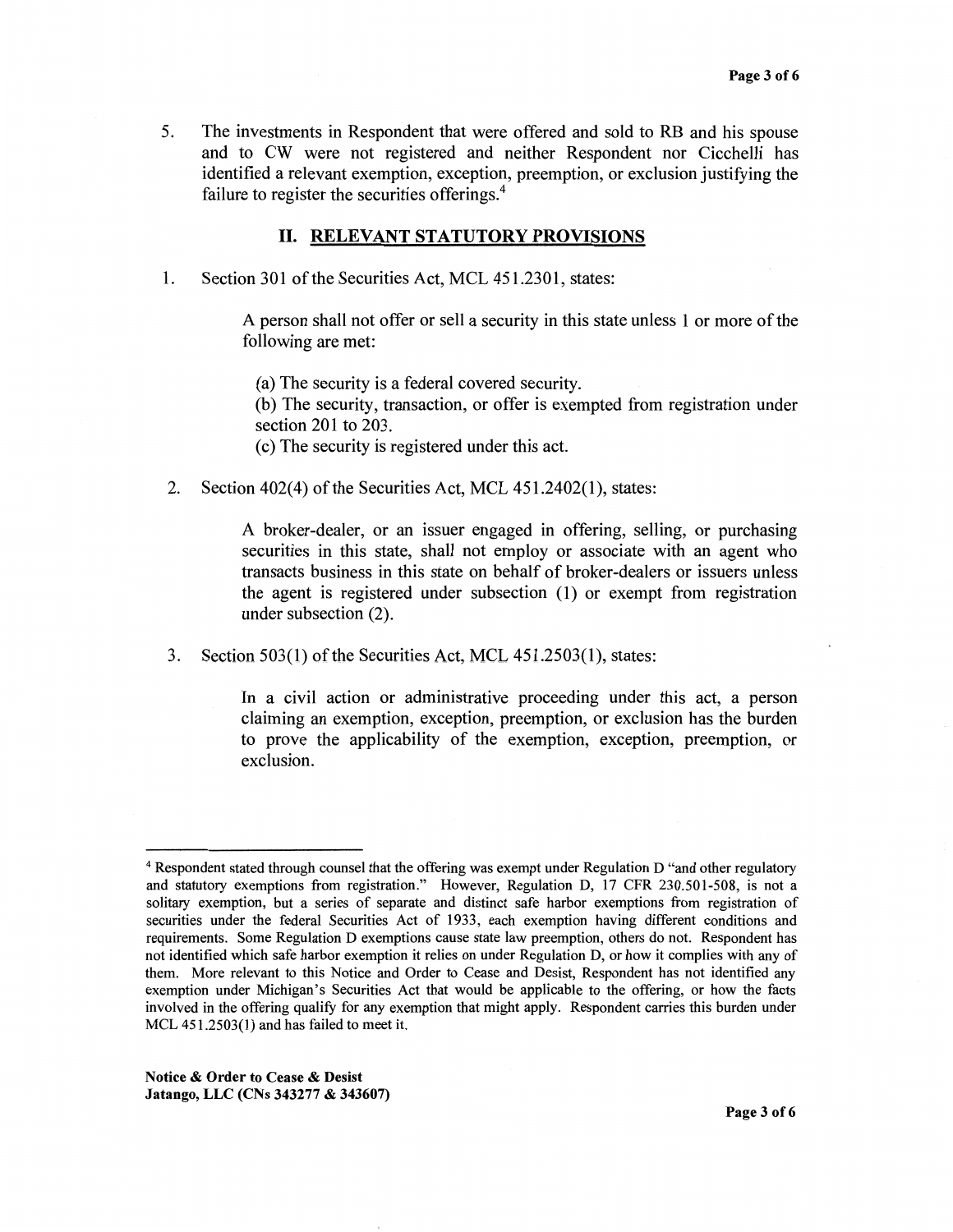### III. **CONCLUSIONS OF LAW**

- 1. Respondent Jatango, LLC offered and sold investment contract securities to Michigan residents. The securities were not federal covered, exempt from registration, or registered, in violation of section 301 of the Securities Act, MCL 451.2301.
- 2. Respondent Jatango, LLC employed or associated with an unregistered agent and has not identified a relevant exemption, exception, preemption, or exclusion justifying the failure of that individual to register, in violation of section  $402(4)$  of the Securities Act, MCL 451.2402(4).

## **IV. ORDER**

IT IS THEREFORE ORDERED, pursuant to section 604 of the Securities Act, MCL 451.2604, that:

- A. Respondent shall immediately CEASE AND DESIST from offering and selling unregistered securities and from employing or associating with an unregistered agent, contrary to the Securities Act.
- B. Pursuant to section 604(2) of the Securities Act, this Notice and Order to Cease and Desist is IMMEDIATELY EFFECTIVE.
- C. In a Final Order, the Administrator, under section 604(4) of the Securities Act, MCL 451.2604(4), intends to impose a civil fine of \$20,000.00 against Respondent. This Notice and Order to Cease and Desist may become final pursuant to Section VI, below.
- D. Pursuant to section 508 of the Securities Act, MCL 451.2508, a person that willfully violates the Securities Act, or an order issued under the Securities Act, is guilty of a felony punishable by imprisonment for not more than 10 years or a fine of not more than \$500,000.00 for each violation, or both. An individual convicted of violating a rule or order under this act may be fined, but shall not be imprisoned, if the individual did not have knowledge of the rule or order.

# **V. NOTICE OF OPPORTUNITY FOR HEARING**

Section 604 of the Securities Act, MCL 451.2604, provides that Respondent has 30 days beginning with the first day after the date of service of this Notice and Order to Cease and Desist to submit a written request to the Administrator asking that this matter be scheduled for a hearing. If the Administrator receives a written request in a timely manner, the Administrator shall schedule a hearing within 15 days after receipt of the request. The written request for a hearing must be addressed to: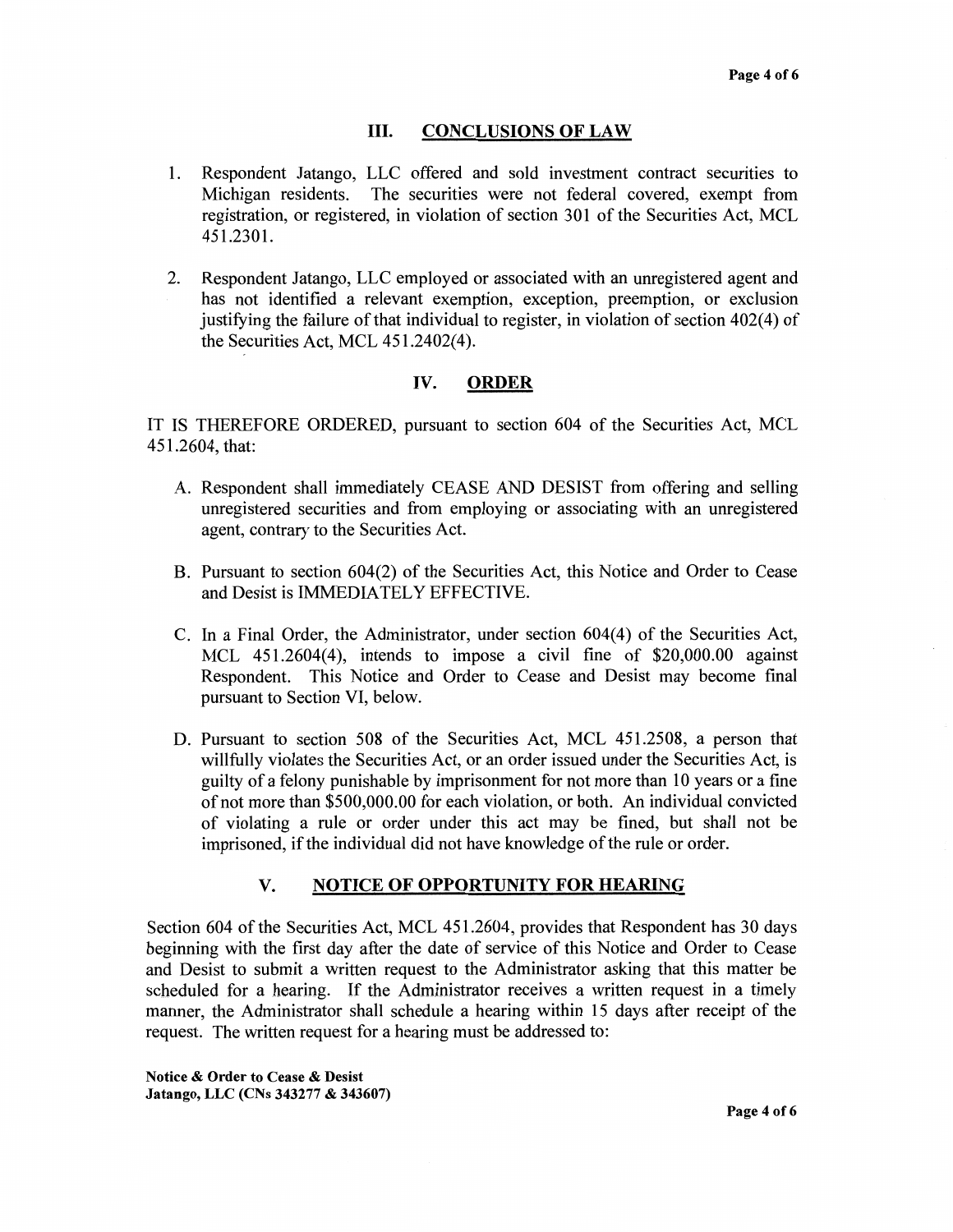Corporations, Securities & Commercial Licensing Bureau Regulatory Compliance Division P.O. Box 30018 Lansing, MI 48909

By email: CSCL-FOIA@Michigan.gov

#### **VI. ORDER FINAL ABSENT HEARING REQUEST**

A. Under section 604 of the Securities Act, MCL 451.2604, the Respondent's failure to submit a written request for a hearing to the Administrator within 30 days after the service date of this **NOTICE AND ORDER TO CEASE AND DESIST** shall result in this order becoming a **FINAL ORDER** by operation of law. The **FINAL ORDER** includes the imposition of the fines cited described in section IV.C., and the fine amounts set forth below will become due and payable to the Administrator within sixty (60) days after the date this order becomes final:

> \$20,000.00 - Jatango, LLC, under section 604 of the Securities Act, MCL 451.2604.

B. CIVIL FINE payments should be payable to the STATE OF MICHIGAN and contain identifying information (e.g., names and complaint numbers) and mailed to the following address:

> Corporations, Securities & Commercial Licensing Bureau Final Order Monitoring P.O. Box 30018 Lansing, MI 48909

- C. Failure to comply with the terms of this Order within the time frames specified may result in additional administrative penalties, including the summary suspension or continued suspension of all registrations held by Respondent under the Securities Act, the denial of any registration renewal, and/or the denial of any future applications for registration, until full compliance is made. Respondent may voluntarily surrender or withdraw a registration under the Securities Act; however, the surrender or withdrawal will not negate the summary suspension or continued suspension of the relevant registrations or any additional administrative proceedings if a violation of this Order or the Securities Act occurred.
- D. Failure to pay the civil fines within six (6) months after this Order becomes final may result in the referral of the civil fines to the Michigan Department of Treasury for collection action against Respondents.